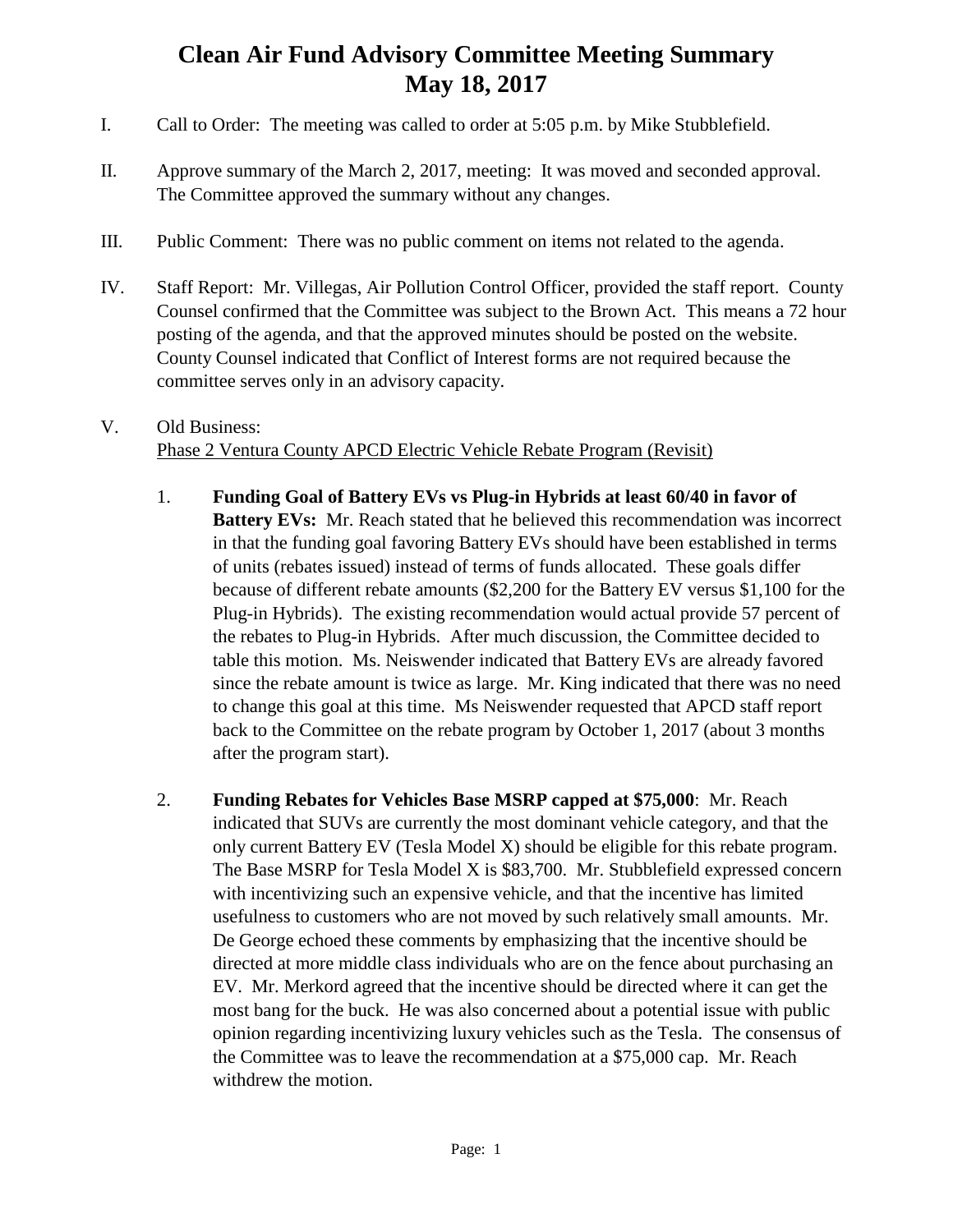Clean Air Fund Advisory Committee Meeting Summary May 18, 2017

- 3. **Rebate Reservation Expiration at 60 days from Issue Date**: Since staff does not have the resources to track this program in real time or on the weekends, a rebate reservation system with a reasonable expiration period of 60 days is recommended to ensure that rebates will still be available to program participants when they purchase their vehicles. Reservation expirations are necessary to ensure that the program grant funds will not be in limbo indefinitely. A notable example of this issue was a Clean Air Fund grant issued to the fire department back in 2002 for retrofitting a training facility that was never built, and this tied up \$150,000 in grant funds until April 12, 2016 because there was no expiration date assigned to this grant. Mr. Bullard expressed concern that a person with a legitimate purchase order where vehicle delivery is delayed would be ineligible for the rebate. He recommended some flexibility whereby the consumer could request an extension provided that a valid sales contract with deposit has been made. Ms. Neiswender indicated that the reservation form should state in bold large font that the reservation is only valid for 60 days to avoid any misunderstandings. Mr. Reach moved and Mr. Merkord seconded the motion to provide a 60 day reservation expiration subject to the ability for the consumer to apply for an extension if a valid sales contract is produced. The Committee approved this motion unanimously.
- VI. New Business:
- 1. Proposed Demonstration Project: Replacement of Small Off Road Engines with Battery Electric Models for Landscaping/Gardening (The City of Ojai, Grant Request \$60,000)

Johnny Johnson, Mayor of Ojai, and his consultant Steve Colome presented a proposal to replace their gardening and landscaping equipment that is gasoline or diesel powered with battery electric models. The types of equipment include leaf blowers, weedeaters, hedge trimmers, pole hedge trimmers, pole saws, concrete cutters, chainsaws, small and large mowers. According to the Air Resources Board, the emissions from Small Off Road Engines will exceed emissions from light duty vehicles starting in 2020. Since these small engines are not very easily retrofitted with emission control equipment, ARB may consider a complete sales prohibition of this equipment in the future.

The Committee overall was impressed with the proposal and thought the conversion to battery electric gardening equipment was worthwhile. Mr. Merkord expressed some reservations about the adequacy of the equipment for all applications, especially heavy-duty use. His experience with switching to battery electric equipment at his ranch indicated that it worked well for about 80 percent of the applications. The City of Ojai was working closely with the American Green Zone Alliance (AGZA), which was instrumental in switching the gardening equipment to battery electric at Garfield Park in South Pasadena.

The Committee discussed the pros and cons of a limited equipment swap vs. a wholesale replacement of the city's Public Works gardening equipment. The feeling was that the gardeners would want to stick with the old equipment because they have more familiarity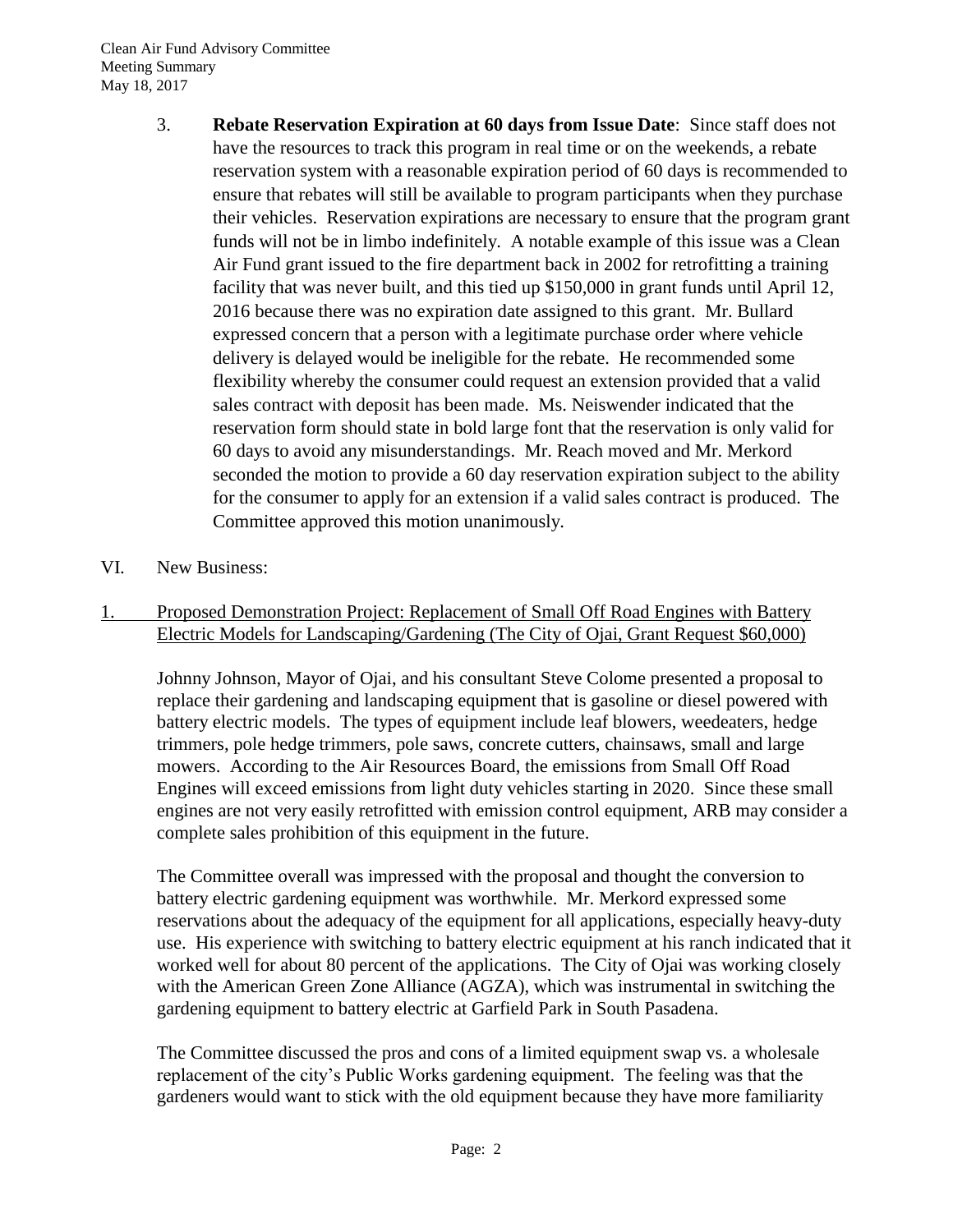and know its capabilities. Therefore, the Committee seemed to prefer a total swap out of all their equipment. The Committee also discussed the risk to the city if the battery electric equipment failed, and the City would have to buy new equipment if the grant required them to dispose or recycle their existing gasoline-powered equipment. Mr. King indicated that the grant amount was relatively small, and the Committee would not assume any of the risk if the equipment failed. Ms. Neiswender made a motion to commit the \$60,000 to this project provided certain conditions are met. These include recycling or destroying the old gasoline engines, annual reports, and replace worn out equipment with battery electric models.

Since the conditions for any grant agreement for this project would need to be approved by the Ojai City Council, it was suggested that the Committee make the financial commitment of \$60,000 and allow APCD staff to negotiate any restrictions with the city. The negotiated settlement would be brought back to the Committee for a final recommendation. This motion was made by Ms. Neiswender and seconded by Mr. Stubblefield, and the vote was unopposed.

## 2. Proposed Electric Vehicle DC Fast Charger (Santa Clara River Valley)

The Committee discussed the potential Electric Vehicle DC Fast Charger to be located in the Santa Clara River Valley. There are currently no fast chargers between Ventura and Santa Clarita. Mr. Reach suggested that a site in Fillmore would be suitable to fill the Highway 126 charging infrastructure gap. Staff suggested that a potential site at the Todd Road Jail in Santa Paula might be a feasible project, which would involve upgrading existing Level 2 Chargers to a DC Fast Charger. This county facility already has photovoltaic solar panels, which might provide the needed power for this charging station. The problem with this facility is the lack of amenities, and it is not easily accessible to Highway 126.

Staff contacted the City of Fillmore to determine if there was any interest in moving forward with a replacement of their legacy charging station at the city hall parking lot. Although the City Manager, David Rowlands, indicated interest by the city, his selection for a project liaison was Claire Faith, a relatively new employee with the Parks and Recreation Department. A more effective choice might have been someone in their Public Works Department. Staff contacted Ms. Faith to determine next steps. Her advice was to locate a DC Fast Charger at the Balden Towne Plaza (owned by Watt Companies) with a VON's grocery store on Highway 126 in Fillmore. Staff has contacted the site owner to see if there was any interest in hosting an EV charging station, and we have not heard back. Since this potential project is not ready to move forward at this time, the Committee tabled the discussion until there was more of a commitment from a Fillmore site owner.

## 3. Review Clean Air Fund Advisory Committee Operating Procedures and Membership Interest Group Allocation

The Committee decided to form a Subcommittee to draft Bylaws and Project Selection Criteria, and bring it back to the Committee for discussion and approval. Mr. Reach, Mr. King, and Mr. Bullard volunteered to serve on this subcommittee. The next committee